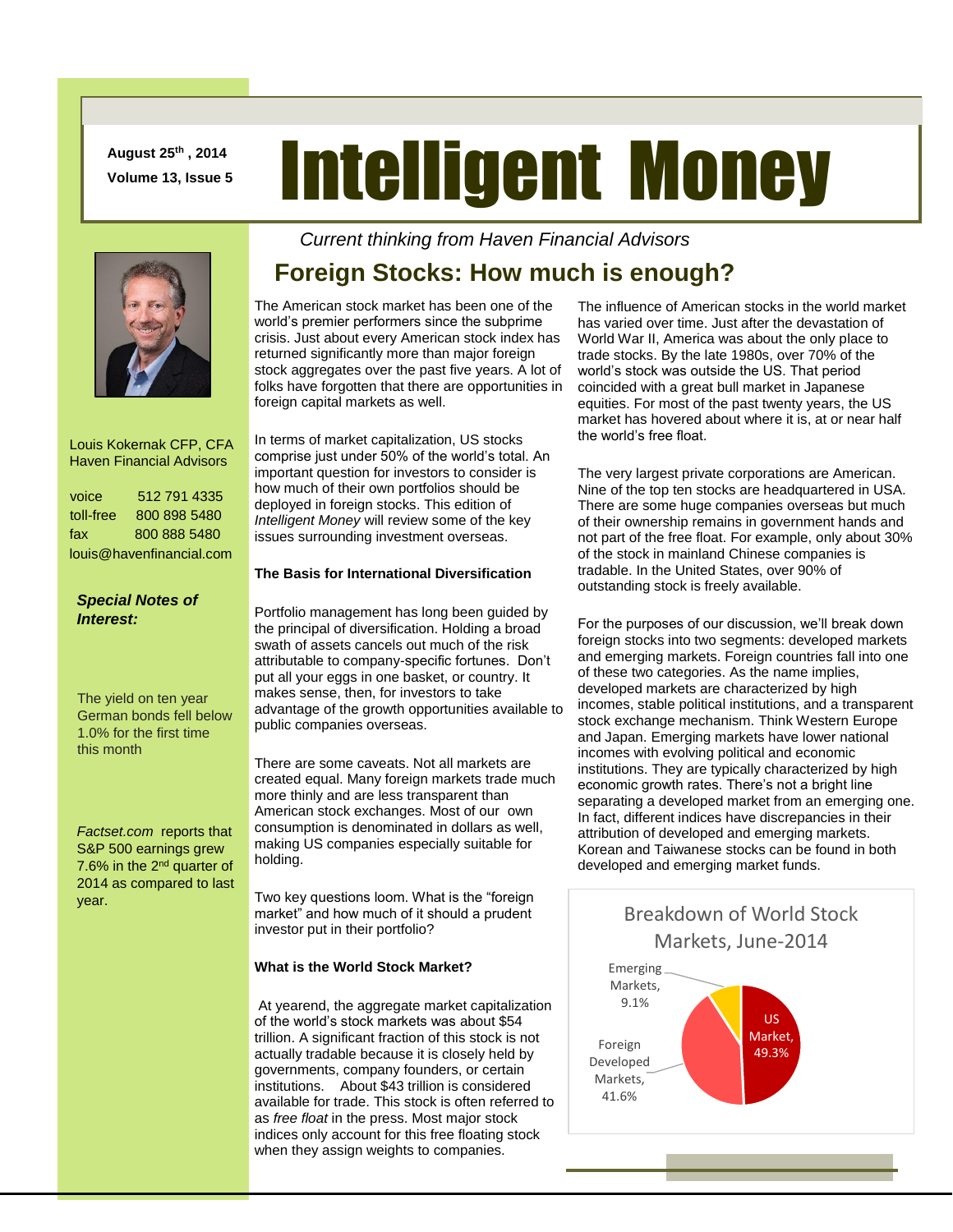# Intelligent Money

## Page 2



*"Most of the risk reduction available with international diversification can be captured with a 20% to 40% weighting to foreign stocks."*

### **Benefits to Foreign Stock Ownership?**

The benefits of diversification are typically measured in reduced portfolio risk. Risk is often referred to as volatility - the level of variability in portfolio returns over time. Investors naturally prefer less volatility.

The historical record of domestic and foreign equity returns to date reveals some pitfalls. Stock markets have tended to move together or *correlate* more closely in recent years. When highly correlated assets combine, overall risk remains relatively intact. Not good if you're building an investment portfolio.

In fact, foreign stocks have offered no risk reduction since the subprime crisis in 2008. Their volatility has been high and overall returns have been low. US stocks have been among the world's best performers in the last five years.

Despite these disclaimers, the long term data still show that foreign stocks reduce risk by a measurable amount in investment portfolios. Investors can capture most of the benefit of foreign diversification with portfolio weights well short of the 50% market cap representation of non-USA stocks.

Recent research from the [Vanguard Group](https://personal.vanguard.com/pdf/ISGGEB.pdf) suggests that most of the risk reduction available with international diversification can be captured with a 20% to 40% weighting to foreign stocks. The chart at the bottom the page reveals that most of the benefits can be achieved with comparatively shallow exposure to markets outside the US. The line on the chart below represents overall change in the risk level of an all stock portfolio as foreign stocks are added. The highlighted green range covers the lowest risk mixture of foreign and domestic stocks.

The scale of the risk reduction is highly sensitive to the measurement period. The charted depicted takes the long view - reviewing stock market returns from 1970 the present. If we exclude first twenty years of the series, the benefits are considerably less.

While the theory supporting foreign stock diversification is strong, the actual data is more cautionary. Reliable stock return data for the universe of foreign stocks is considerably shorter than US stock returns. When does a foreign stock market become viable enough to be included in any index? A statistically reliable record is still under construction. Prudence suggests that investors use foreign stocks, but underweight them relative to their representation in the capital markets.

The evolution of overseas stock markets and modern investment products has made foreign investing cheaper and easier. Twenty years ago, the only entrée to foreign markets for retail investors was through individual stocks or expensive mutual funds. Today, there are a number of indexed exchange-traded funds (ETFs)

## *" Only about 30% of the stock in mainland Chinese companies is tradable. In the United States, over 90% of outstanding stock is freely available"*



Sources: Vanguard, Thomson Reuters Datastream, and MSCI Data ranges from 1970 through 2013